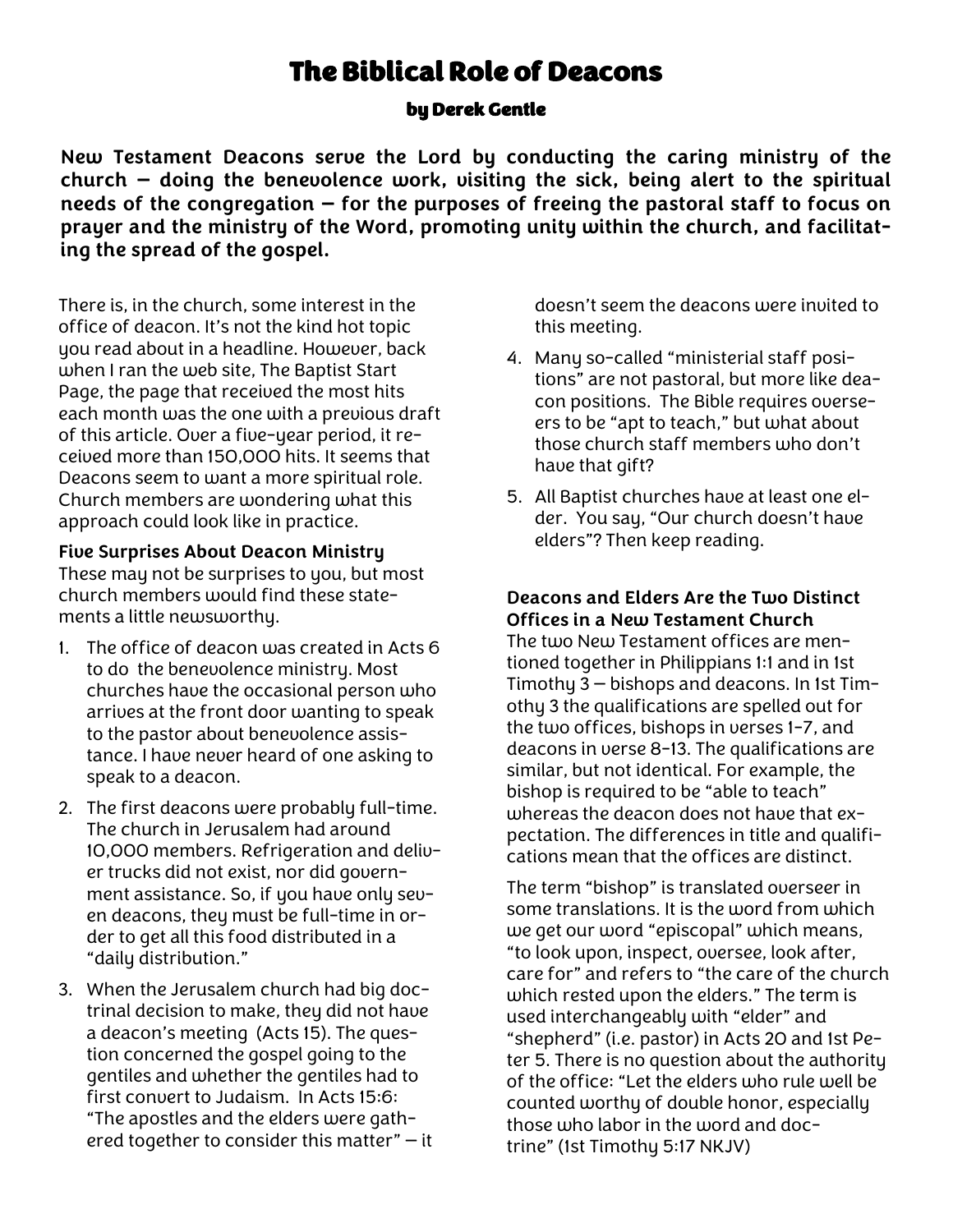# **Three facts stand out:**

- 1. Deacons and Elders are the offices in the church. The offices are distinct. Elders are not deacons. Deacons are not elders.
- 2. The terms, Elder, Pastor (shepherd), and Overseer (bishop) are used synonymously in the New Testament.
- 3. In the New Testament, elders had the role of the general oversight of the church.

### **The Meaning of the Word Deacon**

In the original language, the word, Deacon, means Servant. The title itself, is as descriptive as any job description could be. In the Bible, words have meanings and the word "deacon" means servant. Here is how the word has been defined in its various forms:

"Diakoneo and its derivatives, as their etymology suggests, are used mainly for personal help to others."

"Diakonia is found 34 times in the NT. It means service at the table in Lk. 10:40; Acts 6:1, etc."

"Diakanos is found 29 times in the NT. Its primary meaning is one who serves at tables."

("Serve, Deacon, Worship" in The New International Dictionary of New Testament Theology, Colin Brown, ed., volume 3, pages 544, 546)

"In Philippians 1:1 and in numerous references in early Christian literature outside the New Testament, bishops and/or elders and deacons are mentioned together, with deacons mentioned last. Because of this order, and because of the natural connotations of the word diakonos, most interpreters believe that deacons, from the beginning, served as assistants of church leaders."

> (Deacon, Deaconess, Fred A. Grissom, Holman Bible Dictionary, Holman, 1991)

#### **The Office of Deacon Was Created for the Purpose of Handling the Benevolence Ministry**

The Biblical account is quite clear on the founding of the deaconship and nowhere does Scripture repeal the original purpose:

"NOW ABOUT this time, when the number of the disciples was greatly increasing, complaint was made by the Hellenists (the Greekspeaking Jews) against the [native] Hebrews because their widows were being overlooked and neglected in the daily ministration (distribution of relief). So the Twelve [apostles] convened the multitude of the disciples and said, 'It is not seemly or desirable or right that we should have to give up or neglect [preaching] the Word of God in order to attend to serving at tables and superintending the distribution of food. Therefore select out from among yourselves, brethren, seven men of good and attested character a nd repute, full of the [Holy] Spirit and wisdom, whom we may assign to look after this business and duty.'" Acts 6:1-3 (Amplified)

# **The Office of Deacon Was Established to**

**Free the Apostles** (who functioned as the first pastors) to Pray and to Prepare to Minister the Word

The Apostles, in dealing with the benevolence ministry problem at the Jerusalem church, told the congregation that,

"It is not desirable that we should leave the word of God and serve tables. Therefore, brethren, seek out from among you seven men of good reputation, full of the Holy Spirit and wisdom, whom we may appoint over this business; but we will give ourselves continually to prayer and to the ministry of the word." Acts 6:2-4 (NKJV)

Some have understood this passage to mean that it is the role of deacons to oversee the business of the church. First, the text saus. "this business," not "the business" — and the particular business being referred to is the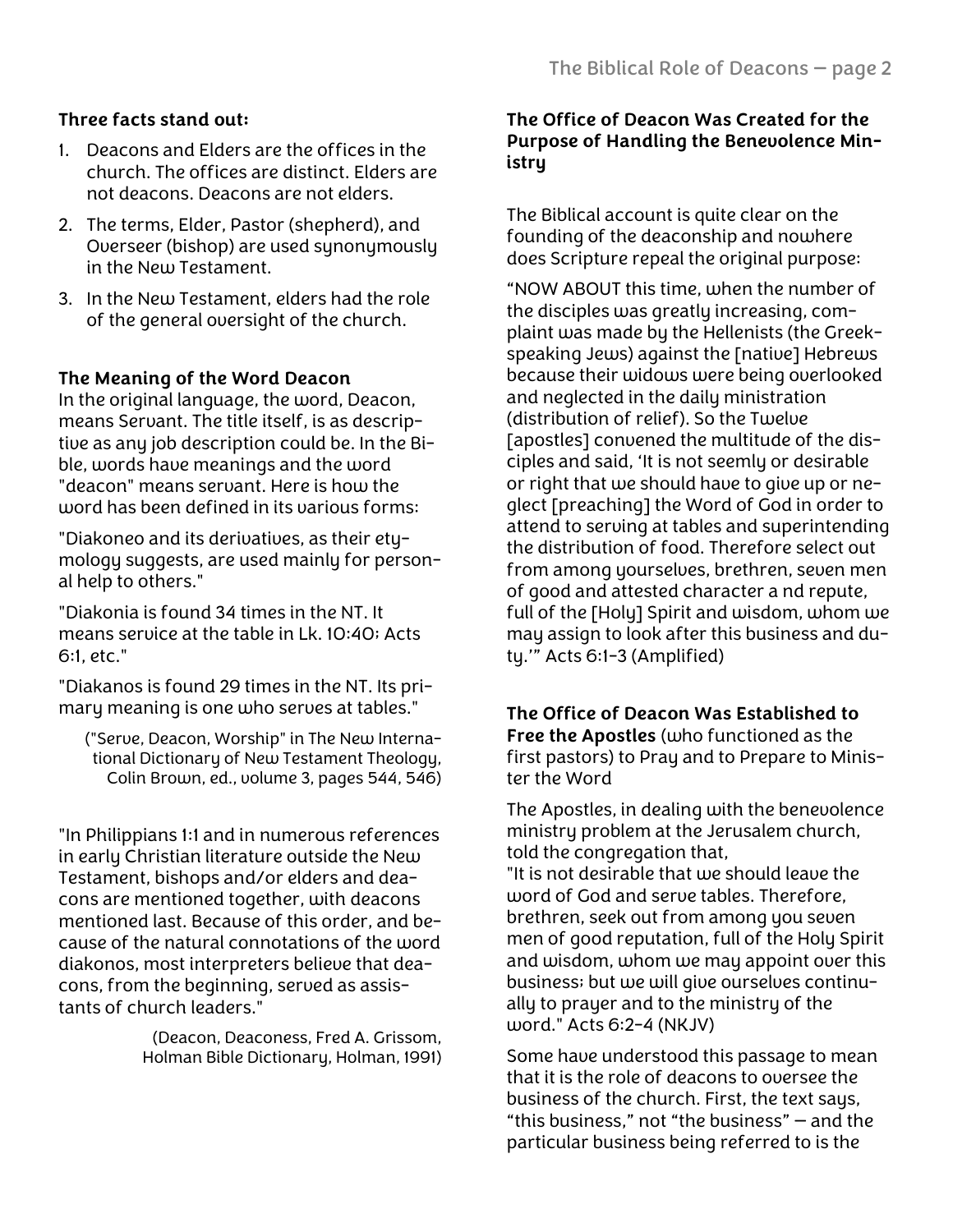business of benevolence. Second, as Dr. Robert Naylor points out, that would be a misrepresentation of the meaning of the word:

"The word 'business' should be discussed a little to prevent any misunderstanding. The Greek word is chreia and basically means 'need.' It is so translated twenty-five times. This is the only place it is translated 'business.' Hence there is no Scriptural authority for the deacons to make financial decisions of the church. Church decisions must remain church decisions."

## **The Early Deacons Were Selected for Their Spiritual Qualifications**

1st Timothy 3 and Acts 6 expound the qualifications for the office of deacons; the later contains what could fairly be called the "core qualifications":

"Men of good reputation, full of the Holy Spirit and wisdom" -- Acts 6:3

"And they chose Stephen, a man full of faith and the Holy Spirit" -- Acts 6:5

Often, when someone is discussed as a possible deacon one hears a remark such as, "He attends regularly and is a good giver." But God is looking at men with an internal dynamic, which cannot be determined in a superficial way.

### **Deacons Are to Be Capable of Serving the Lord in Spiritual Ways**

The original seven deacons were people who were able to serve the Lord in ways which were more spiritual in nature than merely delivering food. Stephen was a man of spiritual power: "And Stephen, full of faith and power, did great wonders and signs among the people" (Acts 6:8 NJKV). Philip was not only a deacon, but also was gifted in evangelism (Acts 8:5-7).

## **The Office of Deacon Requires a Firm Grasp of Sound Doctrine**

A church is content oriented. It is a doctrinally

driven community, built upon truth. Every member should have this approach in this fellowship; leaders such as deacons, not less but, more so. "They must possess the mystic secret of the faith [Christian truth as hidden from ungodly men] with a clear conscience" Acts 6:9 (Amplified)

### **The Presence of Deacons Should Advance the Unity in the Church**

When the Apostles laid out the plan for the creation of this office, "The saying pleased the whole multitude" (Acts 6:5 NKJV). The complaints about the benevolence ministry stopped. And the complaints were by the Greek speaking Jews, the Hebrew speaking Jews obviously bent over backwards to preserve the church's unity, for all the men selected had Greek names. It is still true today: Any time a church has deacons who are properly doing their jobs, the church is more likely to be at unity.

### **The Presence of Deacons Should Advance the Cause of Evangelism**

The immediate impact of the creation of the office of deacon was to eliminate the controversy in the church and to get the church back on course in fulfilling its mission. The Bible says that, "Then the word of God spread, and the number of the disciples multiplied greatly in Jerusalem, and a great many of the priests were obedient to the faith" (Acts 6:8 NKJV). Again, it is still true. When a church has deacons who are in God's will, the cause of world evangelization will be aided.

### **The Biblical Pattern for Deacons Seen in Church History**

In the second through fifth centuries, deacons were the real agents of the charity provided through the church, providing for widows and orphans. They visited the sick and, as early as the third century, had deacon family ministry plans. They visited the martyrs in prison. Deacons helped to train new converts. They kept watch over the church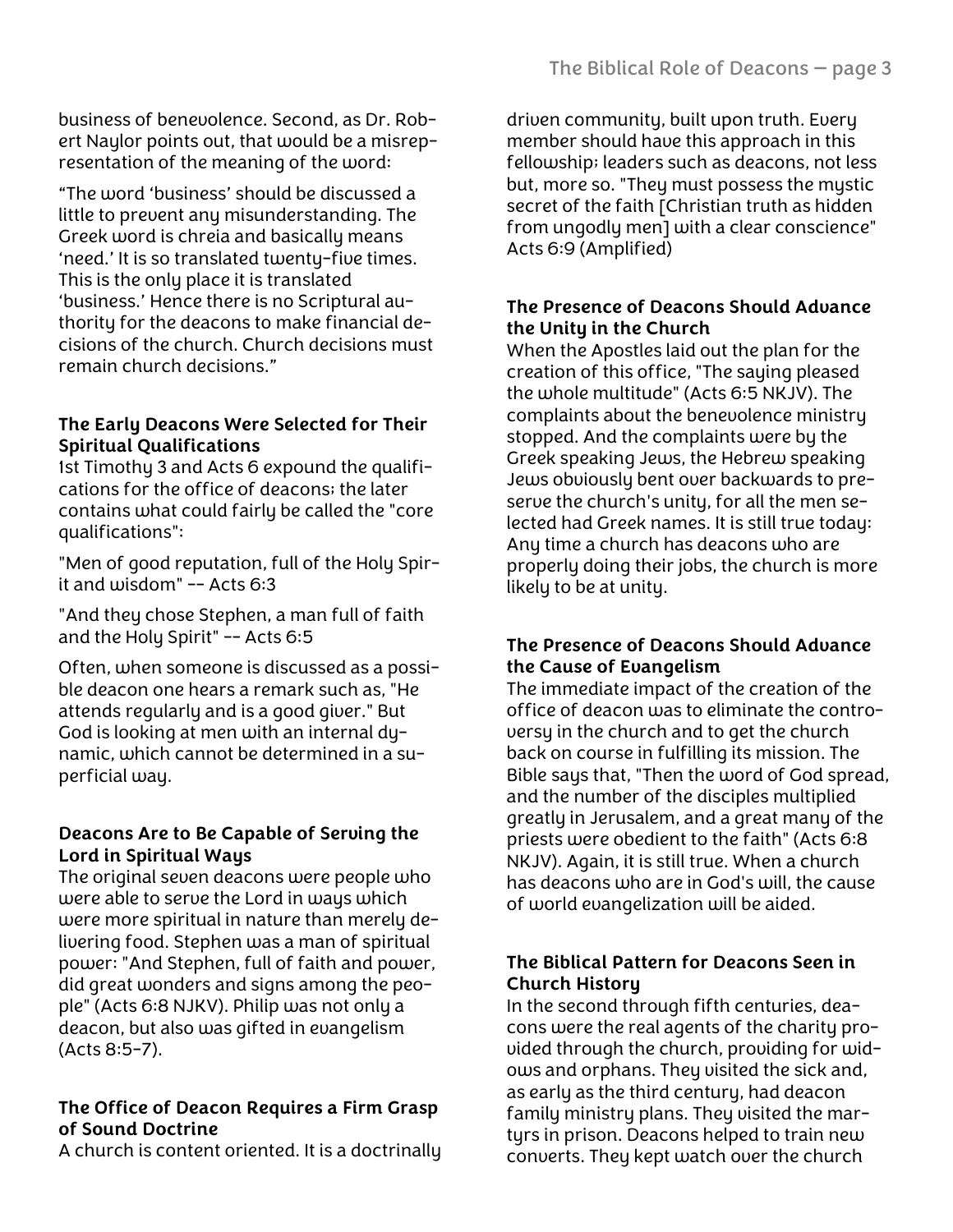members, reporting to the bishop any who seemed about to fall away. They attempted to restore the excommunicated. Deacons carried out administrative assignments given them by their bishops and met daily to receive instructions from him. Failure to carry out their assignments was cause for removal. If they had the authority from a bishop and a presbyter or bishop were present, they could baptize. They also assisted with the Lord's Supper.

(Compiled from Charles W. Deweese, The Emerging Role of Deacons, Broadman Press, 1979, pages 12-15)

#### **During the Middle Ages the Office of Deacon came to less resemble the New Testament Model**

"Later, medieval deacons assumed an increasingly ecclesiastical role, and their tendency to become candidates for the priesthood became more pronounced than ever. Almost no one was ordained to the diaconate unless he intended to advance to the priesthood."

(Deweese, Page 18)

#### **During the Reformation the Return to Scripture Resulted in a Return to the Biblical Role of Deacons**

Martin Luther: "The diaconate is the ministry, not of reading the Gospel or the Epistle, as is the present practice, but of distributing the church's aid to the poor"

John Calvin: "Scripture specifically designates as deacons those whom the church has appointed to distribute alms and take care of the poor, and serve as stewards of the common chest for the poor."

Again, Calvin: "Here, then, is the kind of deacons the apostolic church had, and which we, after their example should have."

(Deweese, page 19)

Timothy George summarizes Calvin's view of the biblical role of deacons:

"Calvin did in fact hold the office of deacon in

high esteem. Deacons were public officers in the church entrusted with the care of the poor. He urged that they be skilled in the Christian faith since, in the course of their ministry, 'they will often have to give advice and comfort.' Indeed, the deacons in Calvin's Geneva should have experts in what we call today social work as well as pastoral care." (Theology of the Reformers, Broadman Press, 1988, page 241)

In the early 1600's early Baptists such as John Smyth and Thomas Helwys, saw the primary role of deacons as that of carrying out the benevolence ministry of the church.

In 1654, in what would become an often repeated description, Thomas Collier pictured the work of deacons as that of serving three tables: the table of the Lord, the table of the minister, and the table of the poor.

(Deweese, page 20)

Later Southern Baptist leaders would later utilize this description to describe the work of the deacon. Southwestern Seminary founding president B.H. Carroll recalled hearing a sermon delivered by S. S. Lattimore with this very outline and stated that he "thought it a very ingenious division of the table question". (Commentary on the English Bible, Volume IV, page 135)

In 1997, former SBC president Jim Henry used this outline as part of his materials in *Deacons: Partners in Ministry and Growth*.

## **The Baptist Drift From the Biblical Model**

"In the later half of the eighteenth century, a new concept of Baptist deacons emerged and continues to exist in many churches today. This was the view of deacons as church business managers. This view stressed to a seemingly excessive degree the administrative function of deacons and tended to distract from other areas of service previously given equally strong attention."

> (Charles W. Deweese, The Emerging Role of Deacons, Broadman Press, 1979, page 34).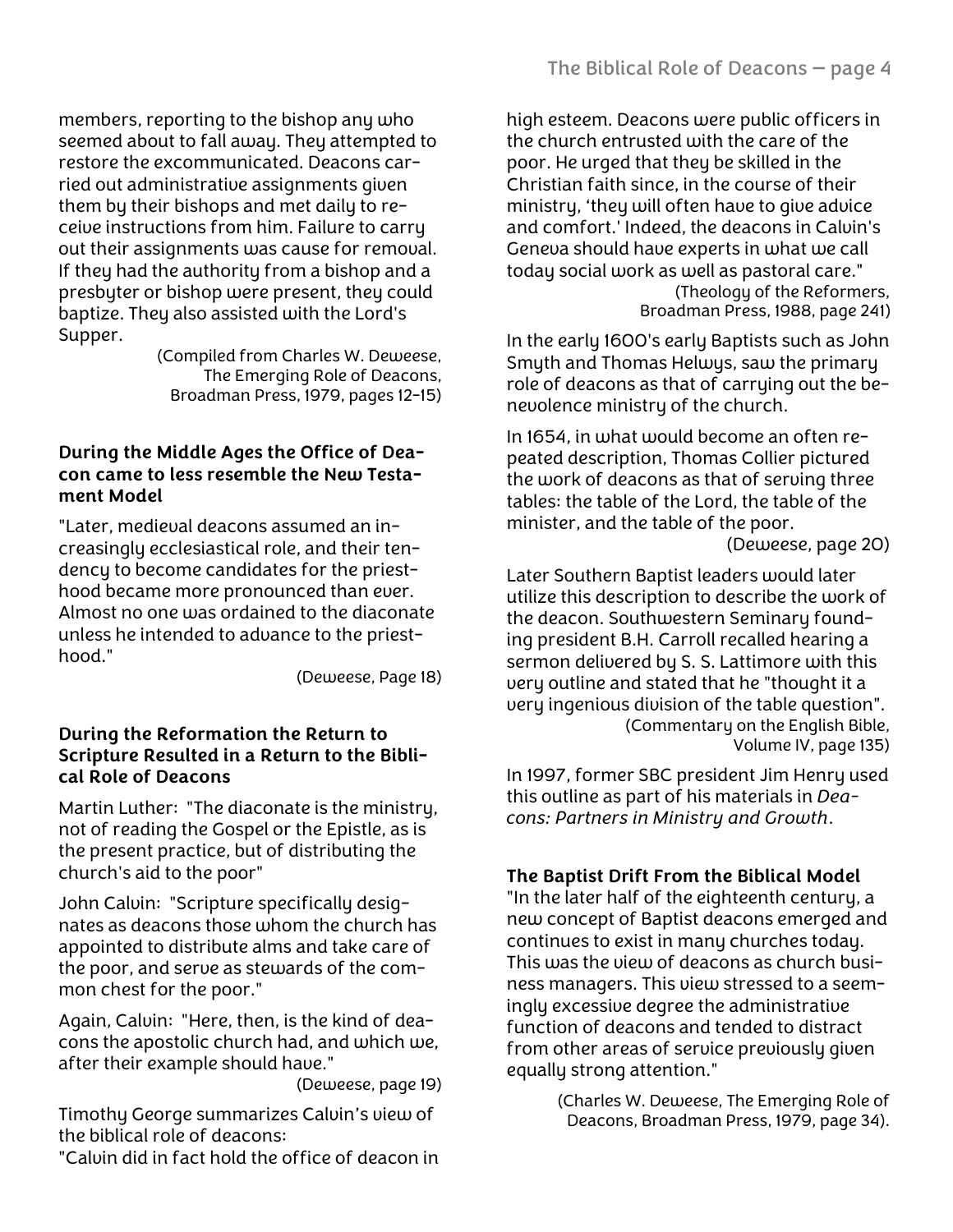The drift started as an effort to "Relieve the minister from the secular concerns of the church" (a treatise on church discipline, Charleston Association, S.C., 1774 cited by Deweese).

However, by 1846, R. B. C. Howell was using new terminology, saying that deacons are, "A board of directors, and have charge of the all the secular affairs in the kingdom of Christ" (The Deaconship, Judson Press, page 11). "...The deacons in their own peculiar department are, as we have said, a BOARD OF OFFICERS, or the executive board of the church, for her temporal department..." (Pages 112-113). This is when and how in Baptist life deacons came to be called a board. This term has no biblical rooting in word or concept.

Howell regarded the spiritual ministry of the pastor and the temporal ministry of the deacon as separate areas, or departments: "...The pastor has supervision of all the spiritualities of the church, and is therefore bishop or overseer in that department; so the deacons are overseers of all her temporalities, of which they have full control" page 12). He stated, however, that, "It is not, lastly, the duty of deacons to rule in the church" (page 66), explaining that, "Deacons are not ruling elders" (page 69).

There were those, who at the time, saw this trend as a cause of concern. In 1852, one New York pastor/historian warned against the deacons being a person, "Of so much importance and ecclesiastical consequence in the Church, that all the membership, and all the affairs in the Church, and the Pastor, must be dictated, and ruled and governed by him." In 1897, Edwin C. Dargan, professor of homiletics and ecclesiology at Southern Baptist Theological Seminary, warned of the tendency of deacons to act as "a sort of ruling presbytery."

(Both quotes cited by Deweese, pages 47-48)

**How to Know if Your Church is Off Track** Howard Foshee listed three evidences that deacons are operating under the concept of a board:

- 1. When all major recommendations from church operations and church committees are screened by the deacons whether they should go to the congregation.
- 2. When the pastor and staff members are directly responsible to the deacons rather than to the church.
- 3. When the use or expenditure of major church resources, such as facilities and finances, must first be approved by the deacons.

(The Ministry of the Deacon, Convention Press, 1968, page 33)

## **How Baptists Began to Return to the Biblical Concept of Deaconship**

Beginning subtlety in the 1950's and intensifying in the 1970's there were repeated rejections of the concept of deaconship which began in the 1800's. Robert E. Naylor, president of Southwestern Baptist Theological Seminary, warned in 1955 that:

"There are churches where deacons have appropriated to themselves authority which is contrary to New Testament teaching. It may have gone so far that bossism has developed. There is a 'board' complex and a general feeling that deacons are 'directors' of the church. Nothing could be farther from the Baptist genius or the New Testament plan. Anywhere this condition exists, there inevitably are those who say that deacons are not needed. The truth is that such deacons as this... are not needed in churches"

> (Robert E. Naylor, The Baptist Deacon, Broadman Press, 1955, pages 3-4).

In the 1970's, Howard Foshee was firmly rejecting the terminology of the period; he recounted:

"The unfortunate term, 'board of deacons'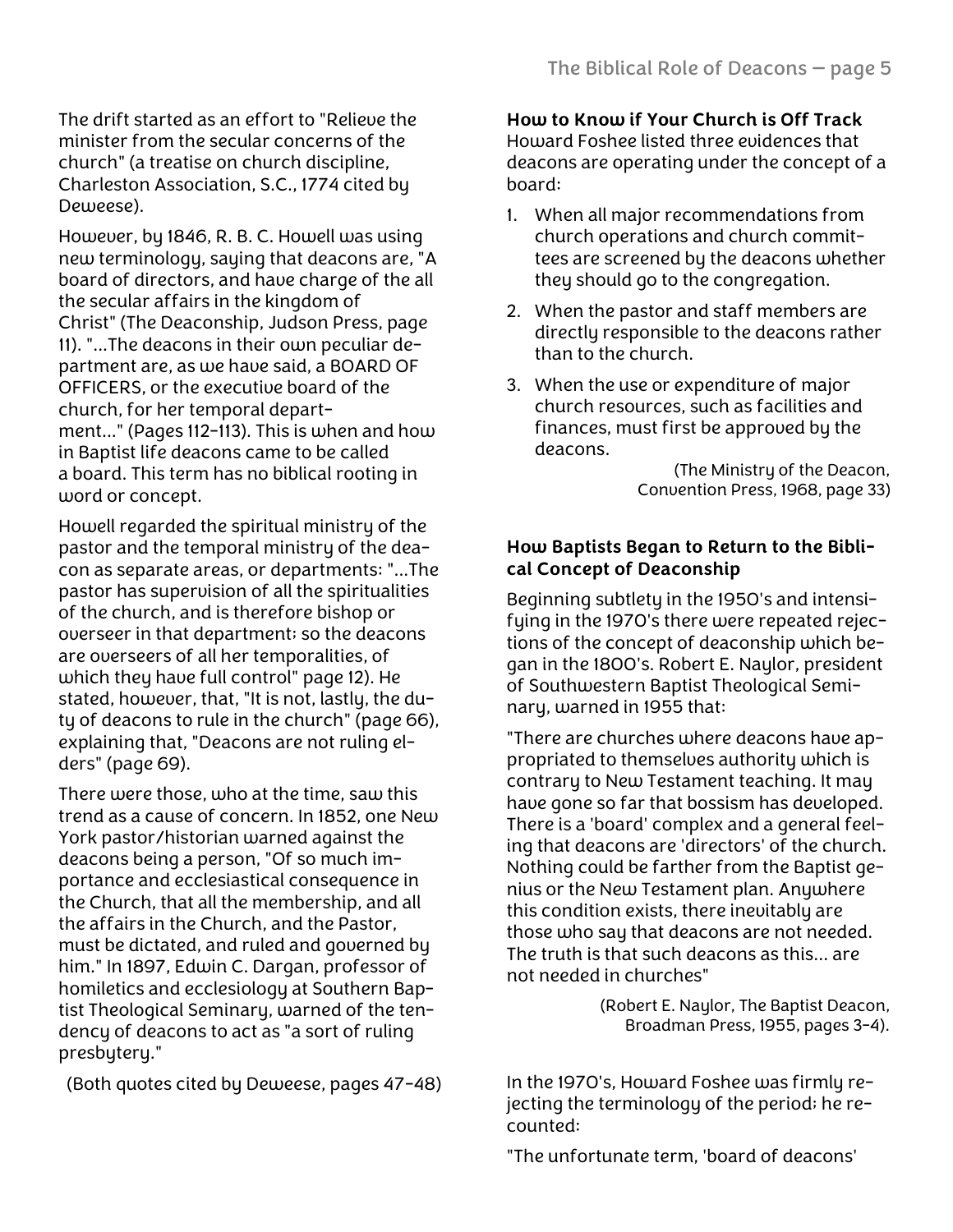arose. The phrase is foreign to the way Baptists should work together under the leadership of the Holy Spirit. A Baptist congregation makes corporate decisions as each member seeks to vote his conviction under the leadership of the Lord."

(Howard B. Foshee, Now That You're a Deacon, Broadman Press, 1975, Page 13)

Describing the role of the original seven deacons, Wayne Dehoney wrote,

"The first responsibility of these men was to assist the pastors in the spiritual ministry of shepherding and caring for the flock and to free the pastors for the ministry of prayer, preaching, and training. Actually, these seven were selected to be 'under-shepherds' of the flock."

(Church Administration Magazine, November, 1959,cited by Foshee)

In Foshee's chapter, *Understand Your Work as Deacon*, his subtitles include: *Deacon Work Originated to Meet Spiritual Needs* and *Deacons Should Organize for Ministry.*

It was during this period that various "Deacon Family Ministry" materials were made available by the Sunday School Board (now Life-Way) and became popular.

By the 1990's, it was a decided issue in denominational publications and among Baptist leaders. In 1991 Jerry Songer wrote, "The board of deacons and business manager concept is no longer a viable model" (Deacons Leading with Pastor and Staff, Deacons as Leaders, compiled by Robert Sheffield, Convention Press, 1991, page 87). In 1997, Jim Henry was returning Baptists to Thomas Collier's portrait of the work of deacons as that of serving three tables (the table of the Lord, the table of the minister, and the table of the poor) as part of his video training materials (Deacons: Partners in Ministry and Growth (Sampson Ministries, 1997, distributed by the Sunday School Board of the SBC).

### **Why the "Board of Directors" Concept Persists:**

- 1. As a carry-over from rural churches and the days when they had bi-vocational, perhaps half or quarter time "preachers," who were not on the field to tend to day to day ministry and administration.
- 2. Because of the conclusion that it is common sense to hash things out behind closed doors before bringing them out to the floor for a church vote. Who else is there, besides the deacons, to hash things out?
- 3. Because some Christians have the gift of administration (or skills in that area) and the deacon body is the only place in their church's organizational structure where there is opportunity to serve the Lord in that way.
- 4. In order to provide accountability  $-$  and accountability is, in fact, reasonable. Without such a body, an individual may become tempted to abuse his trust.
- 5. From the experience of deacons with a background in the business world (which would include R.B.C. Howell) or secular charitable institutions. Sometimes, it was the only model with which they have had any real familiarity.
- 6. Because some deacons would be out of their comfort zones - perhaps they don't know enough Bible to understand the New Testament teaching on the office of deacon or they don't feel comfortable in doing ministry. So they stick to that with that with which they are comfortable.

### **Approaches in Returning to the Biblical Deaconship**

Various approaches are being taken by churches attempting to return to a more biblical model of deaconship. How far they are willing to go in the effort is determined by a number of variables including their view of and emphasis on Scripture, their understanding of the nature of the church, the age of the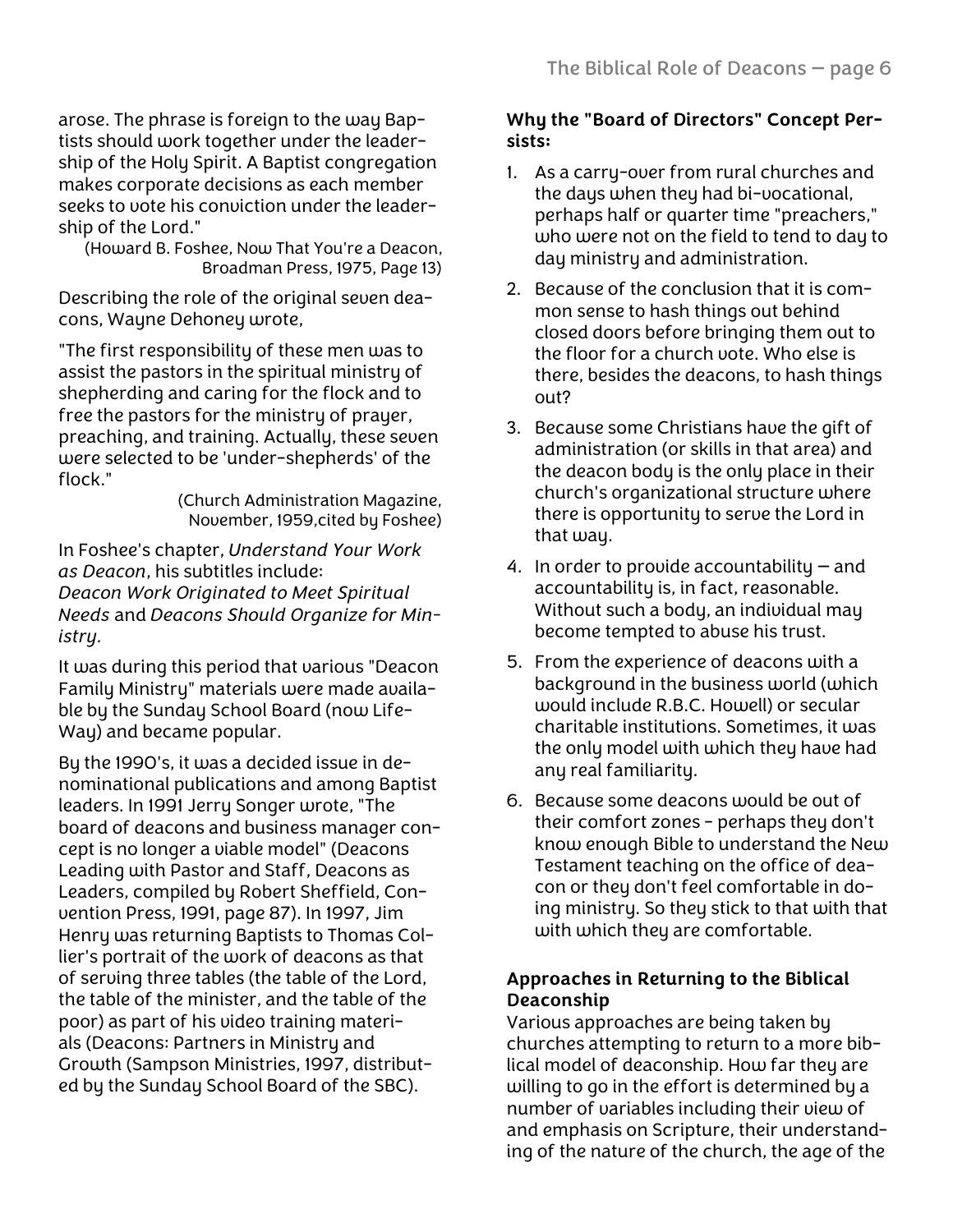congregation, and the unanimity of the fellowship on whether steps need to be taken at all.

### 1. **Changing the Terminology**

Some churches, in an effort to improve their church's concept of deaconship, have attempted to return to Biblical terminology and drop the language of the business world. Perhaps, they no longer refer to the deacons as a "board," but as a "body," maybe removing the term "chairman of the board".

#### 2. **Changing the Attitude**

These churches simply decide that a change of by-laws would be unwise or unpassable, but that for them a move toward a more servant-ministry approach and mentality would be in order.

3. **Moving to a Form of Church Government with Elders and Deacons** The Capitol Hill Baptist Church has this form of organization. Says their pastor, Mike Dever:

"All churches have had individuals who have performed the functions of elders even if they were called by another name. In the NT, they were called elders or overseers, and there was always more than one (a plurality) being talked about. They were needed in the NT and they are needed now"

> (Nine Marks of a Healthy Church: Biblical Church Leadership" See also this the Capitol Hills Baptist church constitution.)

These churches select elders to oversee the administration of the church and return the office of deacon to the benevolence/assisting role of the New Testament. The eldership in these churches usually includes the pastor, perhaps other paid ministerial staff members, and lay members of the church. It would be noted that this approach should require that members of the eldership meet the qualifications in 1st Timothy 3:1-7, including being apt to teach the Word of God. Some may ask, "Why not have the deacons function as elders, just not change the name?" If Deacons

were to act as elders, who would carry out the role the Bible assigns to the deacons?

The elders would fulfill the Biblical assignment for elders; not simply being church business leaders, but spiritual leaders in the truest sense. For example, the bylaws of the Park Avenue Baptist Church in Titusville, Florida specify in part:

"The elders are responsible for providing the vision and direction to the church. They are responsible for the government of the church as representatives of the people and God. They shall pastor the people by providing spiritual guidance, teaching, and by equipping the people for the work of the ministry. The elders, with the assistance of the deacons, shall make provision for each member to receive watchcare. The main function of the elders is to provide the atmosphere and structure to enable individuals to develop their relationship with God and each other by appropriating the character of Jesus Christ and functioning daily in obedience to the Father by the power of the Holy Spirit."

4. Changing the Organization of the Deacon Body Internally

Some churches organize their deacons to take care of administration and ministry with different deacon teams. One church went to having "administrative deacons" and "ministry deacons". One should note that this is really a variation of having elders and deacons, just not changing the name from deacons or requiring one to meet the qualifications for elders.

- 5. Dropping the Administration Function of Deacons and Relying on Committees. These churches go all out for deacon ministry and leave all administrative functions to the staff and the committees of the church. Sometimes, the church council becomes the equivalent of ruling elders.
- 6. Adding Ministry to the Responsibilities of Deacons.

Some churches try to get their deacons moving in a more biblical direction by adding ministry to their concept of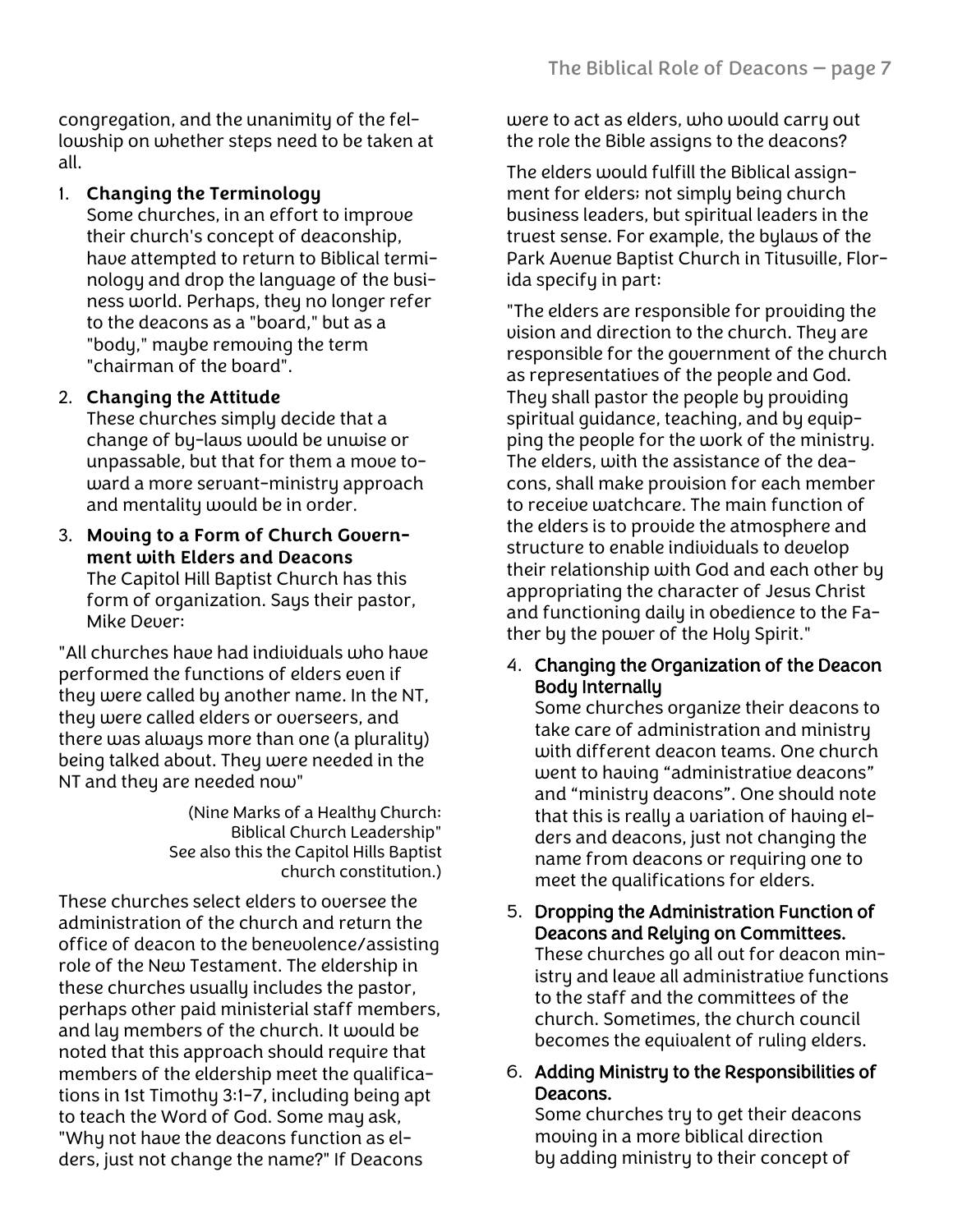deaconship. They do not delete the old approach to leadership which, in their fellowship, would arouse hostility from more traditional members. Their deacons continue to operate like a board of elders, but add ministry to their expectations.

# **Observations and Cautions:**

- 1. No church should attempt any changes in its by-laws without a prior change of heart and of mind in the congregation, or serious division may result.
- 2. No changes made should create a vacuum. Even churches structured in an unbiblical manner have found ways to get things done. Changes should not produce chaos.
- 3. Accountability provides protection for everyone; there must be a way to leave it in place, in a way which is Biblical and which fosters respect for the office of pastor and other ministerial positions.
- 4. Merely changing the terminology or giving lip-service to biblical roles is insufficient. The Lord's work must actually be done in the Lord's way.
- 5. If a church wants to choose to use its deacons as a board of ruling elders, then those deacons (now ruling elders mislabeled) must do the work of elders and meet the qualifications for elders, as enumerated in Scripture. Otherwise, they may lack the necessary Biblical mindset to guide the church and they drift from their God-given mission.
- 6. Ultimately, a congregation has to decide if they are a church under the authority of God's Word - in practice - or not. If so, they will have to structure their government in a biblical way using biblical terminology.
- 7. The purpose of deacons is to serve the Lord by conducting the caring ministry of the church - doing the work of benevolence, visiting the sick, being alert to the

spiritual needs of the congregation - and by promoting unity within the church, thus freeing the pastor(s) to focus on prayer and the ministry of the Word, and facilitating the spread of the gospel.

It may be necessary for deacons to assume additional responsibilities to meet the needs of the modern world, but it is never acceptable to delete the original, Biblical functions of the office.

# **Things Deacons Can Begin Immediately**

While your congregation prayerfully considers the best ways to follow the biblical pattern and how to practically apply these principles in the present culture, here are some good places to start.

# **Freeing the Ministers to Minister:**

When deacons fulfill their role, ministers are set free for prayer and the ministry of the Word. This includes:

- Time in study and preparation
- Time praying
- Time preparing prayer meetings for the church
- Time in disciple-making
- Time equipping members to serve the Lord through His church.
- Protect ministers from criticism for spending time in study
- Helping establish a climate where these roles are expected to be the priorities of your ministers, instead of expecting them to go around patting hands.

Is this really what we expect our ministers to spend their time doing? Like the old business saying says, our churches are perfectly designed to get the results we are getting.

# **How Can Deacons Strengthen Evangelism?**

• Many deacons have had some form of evangelism training, but few have ever read a book on church growth. So, have a training event in church growth and strategic planning.